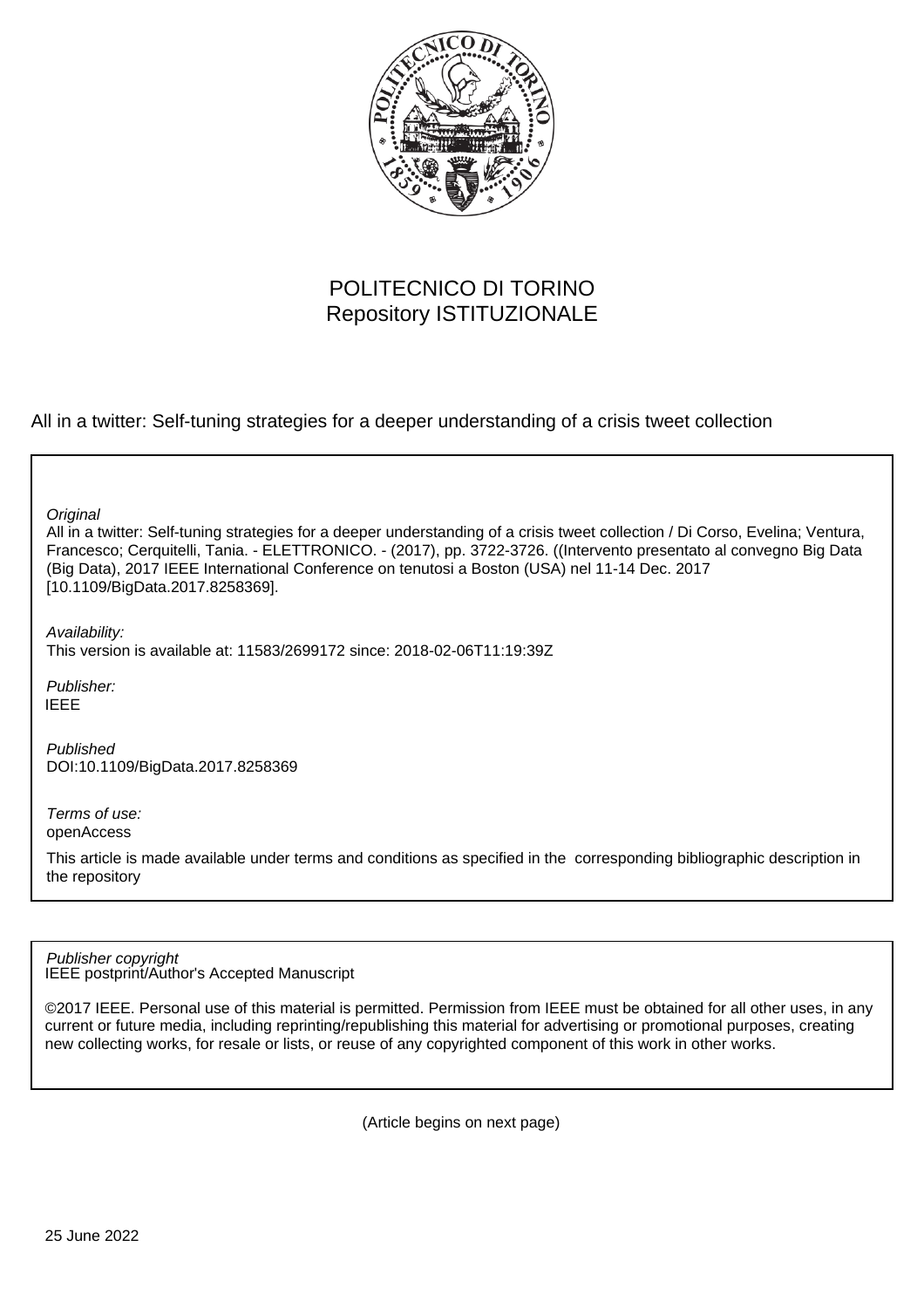## All in a twitter: self-tuning strategies for a deeper understanding of a crisis tweet collection

Evelina Di Corso, Francesco Ventura and Tania Cerquitelli *Dipartimento di Automatica e Informatica Politecnico di Torino Torino, Italy Email:* {*evelina.dicorso, francesco.ventura, tania.cerquitelli*}*@polito.it*

*Abstract*—Natural disasters have become more frequent during the past 20 years due to significant climate changes. These natural events are hotly debated on social networks like Twitter and a huge amount of short text messages are continuously and promptly exchanged with personal opinions, descriptions of the natural events and their corresponding consequences. The analysis of these large and complex data could help policy-makers to better understand the event as well as to set priorities. However, the correct configuration of the tweet mining process is still challenging due to variable data distribution and the availability of a large number of algorithms with different specific parameters. The analyst need to perform a large number of experiments to identify the best configuration for the overall knowledge discovery process. Innovative, scalable, and parameter-free solutions need to be explored to streamline the analytics process. This paper presents an enhanced version of PASTA (a distributed selftuning engine) applied to a crisis tweet collection to group a corpus of tweets into cohesive and well-separated clusters with minimal analyst intervention. Experimental results performed on real data collected during natural disasters show the effectiveness of PASTA in discovering interesting groups of correlated tweets without selecting neither the algorithms nor their parameters.

*Keywords*-Text mining; Parameter-free technique; data weighting function; Big Data framework; Tweet analysis.

#### I. INTRODUCTION

Geophysical disasters (e.g., earthquakes, tsunamis, volcanic eruptions) have become more frequent during the past 20 years [1] due to an increase in climate-related events (mainly floods and storms) that negatively impact calamities. During these events people write a lot of realtime messages on social networks to share with friends their personal emotions, descriptions of the natural calamity and its consequences, and how they perceive the critical issues. For example, Twitter enables users to share a lot of short messages. The analysis of these textual data could help policy-makers to better understand how people perceive these events and thus set priorities while ensuring the immediate availability of risk measurement results [2]. In general, the analysis of textual collections includes several methodologies: grouping documents with similar content [3], topic-modeling [4] and detection [5], document summarization [6], pattern analysis [7] and enrichment [8]. Furthermore, although a lot of research has been devoted to analyzing tweets [9], [5], it is still a challenging task due to the variable data distribution characterizing a tweet collection and the variety of analytics algorithms available with different specific parameters that need to be manually set by the analyst. Knowledge discovery is thus a multi-step process in which data analysts tackle the complex task of configuring the analytics system to transform the overload of tweets into actionable knowledge [10]. Innovative, scalable and self-tuning techniques need to be devised to streamline the analytics process and minimize user intervention in configuring knowledge discovery.

PASTA (PArameter-free Solutions for Textual Analysis) [3] is a distributed self-tuning engine able to cluster a corpus of documents into cohesive and well-separated groups with limited analyst intervention. PASTA includes two strategies to relieve end-users of the burden of selecting specific values for algorithm parameters. Specifically, it incorporates all the analytics blocks to suggest to the analyst a good configuration of the text mining process in terms of the best algorithm to apply in each analytics step and how to set its specific parameters. PASTA runs on the Apache Spark [11] framework, supporting parallel and scalable processing for analytics activities.

This paper presents an enhanced version of PASTA named e-PASTA which is tailored to tweet messages. The contribution of the paper is threefold, providing: (i) a new local weight to measure the importance of words in tweets, (ii) a new version of the algorithm to automatically configure Latent Semantic Indexing to reduce data dimensionality, and (iii) the characterization of the cluster set through the topk frequent words to understand the main topic addressed by tweets grouped in each cluster. Validated on a crisis tweet collection, the preliminary results of e-PASTA show the effectiveness of PASTA in identifying a good tweet partition.

This paper is organized as follows. Section II briefly describes the PASTA engine and its main building components, while Section III presents the main new features of e-PASTA. The preliminary experiments performed on a crisis tweet collection are discussed in Section IV. Finally, Section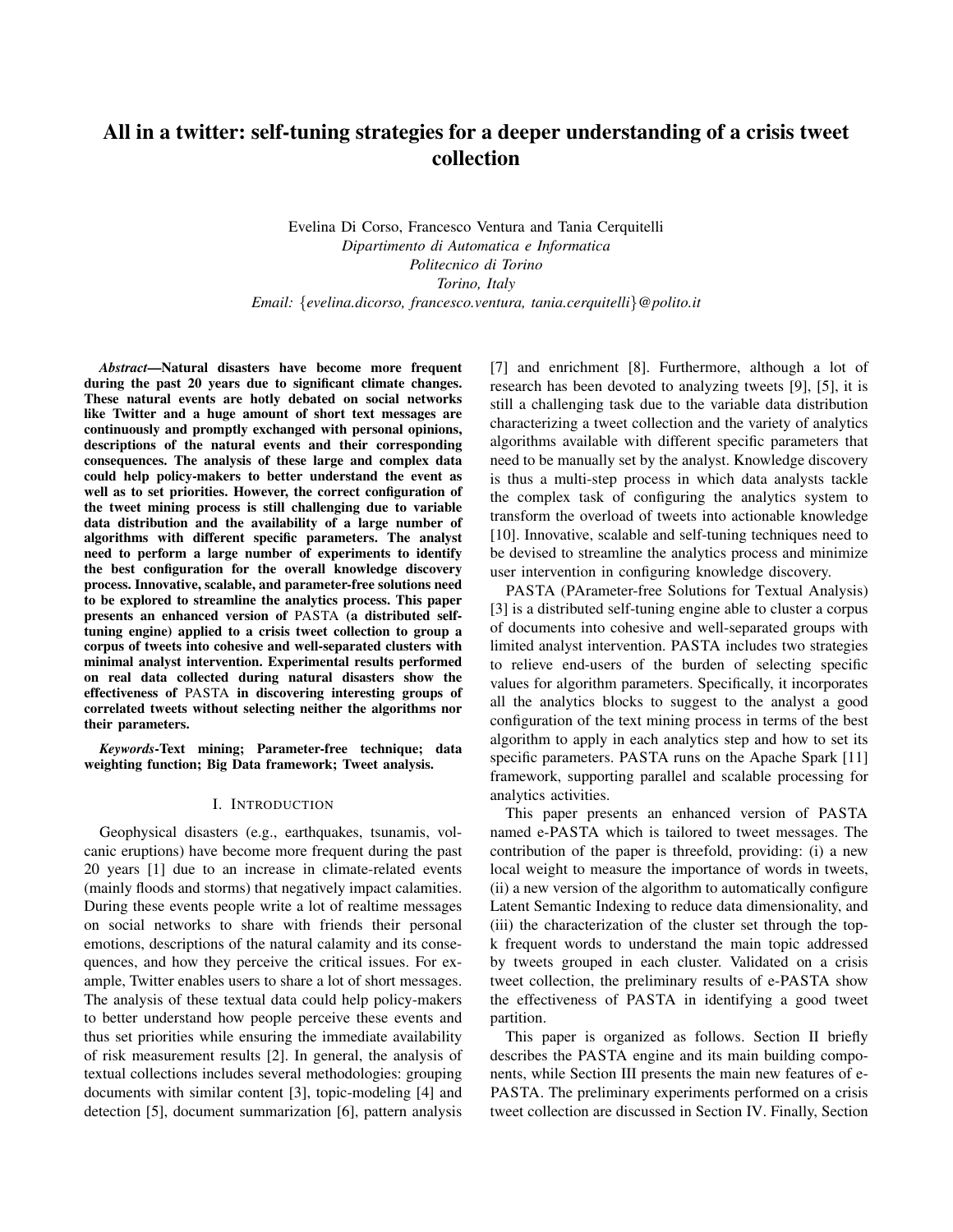V draws conclusions and discusses the future directions of e-PASTA.

## II. THE PASTA ENGINE

PASTA is a distributed self-tuning engine whose aim is to cluster collections of textual documents into correlated groups of documents, each one addressing a specific topic. PASTA includes automatic strategies to relieve the enduser of the burden of selecting proper values for the overall cluster analysis process. The PASTA architecture, reported in Figure 1, includes three main components: (i) *Textual data processing*, (ii) *Document modeling and transformation* and (iii) *Self-tuning textual data clustering*.



Figure 1: PASTA architecture

Textual data pre-processing is achieved through five steps which are performed sequentially as interrelated tasks. (1) *Document splitting*: Documents can be split into sentences, paragraphs, or analyzed in their entire content, according to the next analytics task; (2) *tokenization* breaks each document into a group of words named tokens within the same split; (3) *stopwords removal* eliminates the most common words in a language (e.g., articles, prepositions), which do not give any additional information; (4) *stemming* removes prefixes and suffixes to reduce each word to its base or root form; (5) *case normalization* converts the text to uppercase or lowercase. In the *document modeling and transformation* building block, PASTA investigates several suitable data weighting strategies to highlight the relevance of specific terms both in the document (local weight) and in the collection (global weight) [12]. The current implementation of PASTA includes two local weights (Term-Frequency (TF) and Logarithmic term frequency (Log)) and two global weights (Inverse Document Frequency (IDF) and Entropy (Entropy)). PASTA includes two new algorithms for the automatic configuration of the text mining process to minimize analyst intervention. To make the analysis more effectively tractable PASTA applies a data transformation method [13], i.e., Latent Semantic Indexing (LSI), to reduce the data dimensionality before a partitional clustering algorithm [14] (i.e., K-mean algorithm) is exploited. Specifically, the *ST-DaRe (Self-Tuning Data Reduction)* algorithm automatically selects three good values for the LSI algorithm to identify the best number of dimensions to analyze in the subsequent analytics step (for more details see Section III-B. Lastly, the *Self-tuning textual data clustering* component entails the discovering of groups of tweets with similar topics through the self-evaluation of the quality of the discovered clusters. To this aim, PASTA tests several configurations by varying the specific-algorithm parameter (i.e., number of desired clusters). These solutions are then compared through the computation of different quality indices (i.e., *Silhouettebased indices*) to measure the cohesion and separation of each cluster set. The top three configurations, which identify a good partition of the original collection, are selected. PASTA includes two variations of the standard Silhouette index [15] to evaluate the quality of the discovered cluster set: (i) the *purified silhouette index* (PS) (ii) and the *weighted distribution of the silhouette index* (WS). The PS index [3] disregards documents that appear in singleton clusters. Thus, the impact of these documents in the overall Silhouette index is reduced, while the WS index (assuming values in [0; 1]) [3] represents the percentage of documents in each positive bin properly weighted with an integer value  $w \in [1; 10]$ (the highest weight is associated with the first bin [1 - 0.9] and so on) and normalized within the sum of weights. The higher the weighted silhouette index, the better the identified partition.

#### III. THE E-PASTA ENGINE

This section describes several improvements of the integrated PASTA architecture tailored to a tweet data collection. The new version is named e-PASTA.

#### *A. An additional local weight*

PASTA includes two local (Term-Frequency (TF) and Logarithmic term frequency (Log)) and two global (Inverse Document Frequency (IDF) and Entropy (Entropy)) weights to highlight the relevance of specific terms in the collection of documents. However, tweets are short messages of at most 140 characters or less. Thus, the number of times that a term occurs in a document (i.e., term frequency) is often equal to one: a meaningful word is unlikely to be repeated twice in a tweet. In this case, local weighting factor LogTF is equal to TF, and it is trivial demonstrated. Moreover, the only values that TF can assume for each term in a document are 0 (word does not appear in that tweet) or 1 (word does appear in that tweet). Thus, e-PASTA includes as only local weight *Boolean* measuring either the presence or the absence of each word in each tweet.

## *B. An improvement of the ST-DaRe algorithm*

The ST-DaRe (Self-Tuning Data Reduction) algorithm in PASTA automatically selects three good values for the LSI parameter to identify a good number of dimensions to consider in the subsequent analytics step without losing significant information. The ST-DaRe algorithm uses three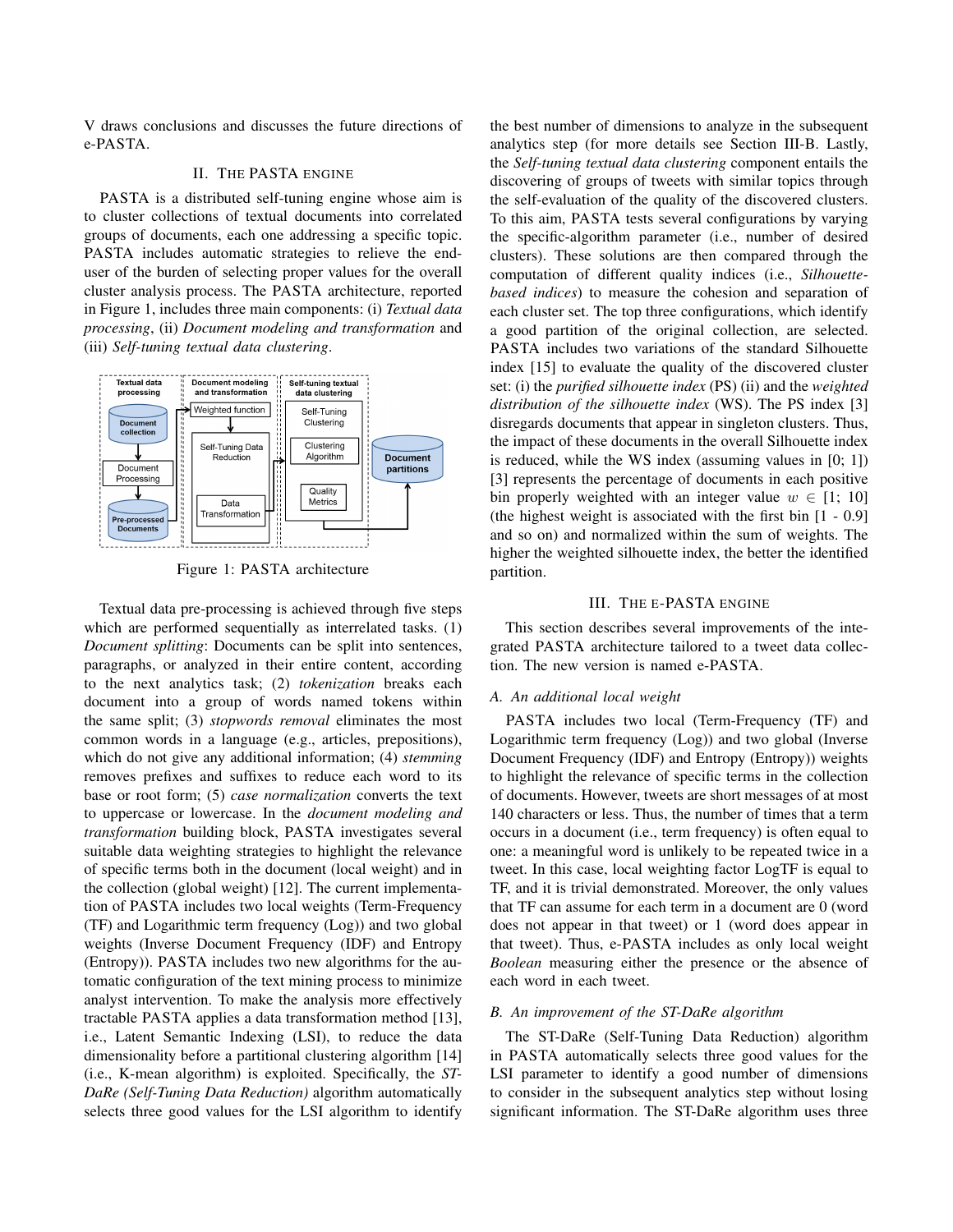parameters experimentally set (i.e., two thresholds and the singular value step) to analyze the variability of the singular value curve, i.e., plot of the singular values (in descending order) obtained through the SVD decomposition. The singular values are analysed in pairs using the predetermined singular value step defined by the end-user. Then, the marginal decrease in the curve is computed for each couple of singular values. If this decrease is comparable with either one of the two thresholds, or their average, the smallest singular value of the pair is selected as one of the three values. In e-PASTA we include an enhanced version of ST-DARE with only one input parameter to analyze the trend of singular values in terms of significance. The significance of each dimension is represented by the magnitude of the corresponding singular value. Insignificant dimensions represented by a low magnitude of singular values may represent noise in the data and should be disregarded in the subsequent analysis steps. Thus, we only consider the first 100 singular values for the analysis. Specifically, the mean and the standard deviation values of the magnitude of the first 100 singular values are computed and then a confidence interval is defined. The selected three-good values of the number of dimensions to consider for the next analytics steps are distributed along the curve: (i) the first is the singular value in correspondence of the mean position, (ii) the second is the singular value in correspondence of the mean plus the standard deviation position, and (iii) the last one is the singular value in correspondence of the mean position of the previous ones. Through this method the problem of the local optimality choice is overcome.

## *C. Explainability of cluster set*

The best partitions of a tweet collection identified through e-PASTA are anonymous groups of tweets. To enhance the explainability of the cluster set, e-PASTA characterizes each found cluster via the top-k words, based on their frequency. To this aim, the top-k frequent itemsets (set of words in each cluster characterized by a frequency higher than a given threshold named support) are extracted through the FP-growth algorithm.

| Weight          | ExpId            | <b>LSI</b> reduction<br>parameter | Number of<br>cluster | Purified<br>Silhouette | Weighted<br><b>Silhouette</b> |
|-----------------|------------------|-----------------------------------|----------------------|------------------------|-------------------------------|
|                 | Exp <sub>1</sub> |                                   | n                    | 0.681                  | 0.737                         |
| Boolean-IDF     | Exp <sub>2</sub> |                                   |                      | 0.583                  | 0.632                         |
|                 | Exp <sub>3</sub> | 16                                | 10                   | 0.413                  | 0.413                         |
|                 | Exp <sub>4</sub> |                                   |                      | 0.597                  | 0.623                         |
| Boolean-Entropy | Exp <sub>5</sub> |                                   |                      | 0.575                  | 0.649                         |
|                 | Exp <sub>6</sub> | 13                                |                      | 0.455                  | 0.481                         |

Table I: Experimental results obtained through e-PASTA

## IV. PRELIMINARY RESULTS

We experimentally validated e-PASTA on a crisis tweet collection [16] containing 60,005 tweets with 24,615 distinct words. Tweets are collected across 6 large events in 2012

and  $2013<sup>1</sup>$ . Thus, the dataset includes 10,000 tweets for each natural disaster and each tweet is labeled with relatedness (i.e., "on-topic" or "off-topic").

The set of experiments have been designed to show *the effectiveness of e-*PASTA *in discovering a good Tweet partition*. To compare different configurations, we run e-PASTA once for each combination of weighting function (Boolean as local weight and IDF and Entropy as global weights) together with the LSI reduction method. Table I shows the top three solutions identified by e-PASTA for each weighting strategy and for each one the number of considered dimensions (LSI reduction factor), the identified number of clusters, and the quality indices as purified silhouette and weighted silhouette are reported. All selected partitions are good clusterization because both PS and WS always assume values in [0.4, 0.8). As shown in Table I the identified number of clusters found by e-PASTA has a different trend based on the weighting schema used. By increasing the number of dimensions selected through LSI after applying the Boolean-IDF weighting schema, the number of clusters found increases, while with Boolean-Entropy weighting schema, a reverse trend is noted. Moreover, the number of clusters tends to decrease, approaching the expected number of categories (i.e., 6). The Boolean-IDF weighting schema is useful when a more detailed analysis of the categories (disaster type) is of interest because some relevant subtopics within each category are identified, while Boolean-Entropy tends to find the macro-categories at a higher granularity level. Tables II and III show the detailed results of  $Exp_6$  in Table I, enriching each tweet with its label (i.e., "on-topic" or "off-topic"). Specifically, we split tweets grouped in each cluster according to label value and category (disaster type). Table II shows the number of tweets for each cluster and category by only considering the subset of tweets with *off-topic* label, while Table III is related to *ontopic* label partition. The sum of all tweets in Tables II and III forms the complete dataset. Cluster<sub>6</sub> mainly includes offtopic tweets (about 80%) and 1,342 tweets related to Alberta Floods. The other clusters are very similar in numbers of tweets (Cluster<sub>1</sub>=4,736, Cluster<sub>2</sub>=8,149, Cluster<sub>3</sub>=5,058, Cluster<sub>4</sub>=5,873, Cluster<sub>5</sub>=4,741 and Cluster<sub>7</sub>=5,542<sup>2</sup>) and for each of them a main category/topic has been identified (bold numbers in Tables II and III). For example,  $Cluster_2$ is mainly related to Floods (both Alberta and Queensland) while Cluster<sub>5</sub> describes the West Texas Explosion (see Table III). Although the number of clusters is close to the expected value (i.e., six categories), the found partition well separates the main topics. To better explain the cluster set e-PASTA also characterizes each cluster with the top-K

<sup>1</sup>2012 Sandy Hurricane, 2013 Boston Bombings, 2013 Oklahoma Tornado, 2013 West Texas Explosion, 2013 Alberta Floods and 2013 Queensland Floods

<sup>2</sup>These values are obtained by summing the total number of tweets in Tables II and III for each cluster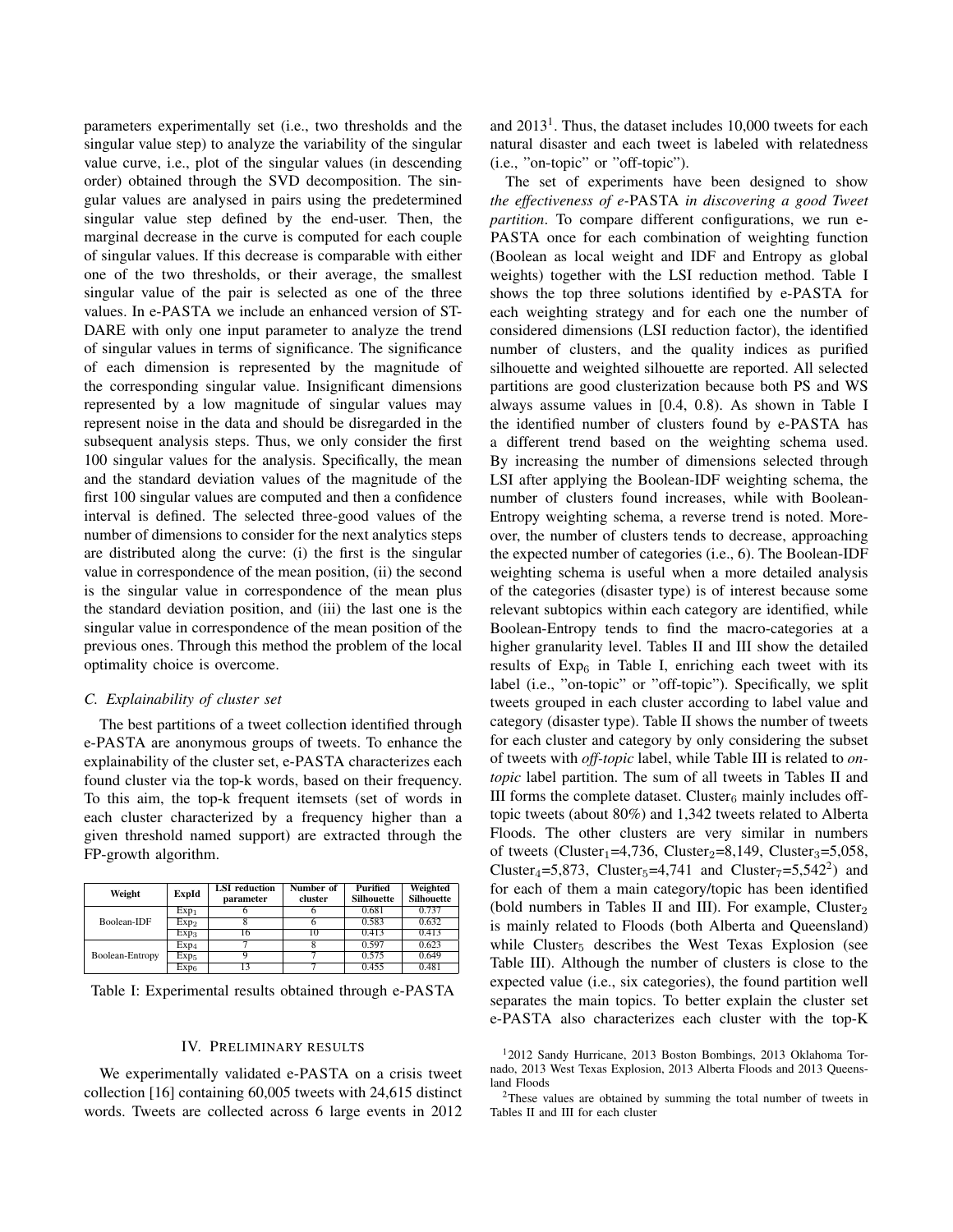|                          | Off-topic<br><b>Cluster ID</b> |       |     |       |     |        | <b>Total number</b> |           |
|--------------------------|--------------------------------|-------|-----|-------|-----|--------|---------------------|-----------|
|                          |                                |       |     |       |     |        | of tweets           |           |
| Category                 |                                | ◠     |     | 4     |     | 6      |                     | off-topic |
| Alberta Floods           | 495                            | 304   | 53  | 114   | 43  | 3.777  | 49                  | 4,835     |
| <b>Boston Bombings</b>   | 200                            | 114   | 481 | 154   | 53  | 3.309  | 46                  | 4,357     |
| Oklahoma Tornado         | 285                            | 155   | 35  | 604   | 25  | 3.994  | 52                  | 5,150     |
| <b>Oueensland Floods</b> | 252                            | 414   | 34  | 141   | 29  | 3.669  | 68                  | 4.607     |
| Sandy Hurricane          | 137                            | 118   | 34  | 117   | 25  | 3.093  | 343                 | 3,867     |
| West Texas Explosion     | 190                            | 79    | 43  | 159   | 152 | 4.068  | 63                  | 4.754     |
| Tweets for each cluster  | 1,559                          | 1.184 | 680 | 1,289 | 327 | 21.910 | 621                 | 27,570    |

Table II: Detailed of  $Exp_6$ : Number of tweets for each cluster and category for off-topic label

|                          | On-topic          |       |       |       |       | <b>Total number</b> |       |           |
|--------------------------|-------------------|-------|-------|-------|-------|---------------------|-------|-----------|
|                          | <b>Cluster ID</b> |       |       |       |       |                     |       | of tweets |
| Category                 |                   | 2     |       |       |       | O                   |       | on-topic  |
| Alberta Floods           | 1.715             | 1,837 | 18    | 235   | 23    | 1.342               | 19    | 5.189     |
| <b>Boston Bombings</b>   | 185               | 46    | 4.155 | 308   | 125   | 801                 | 22    | 5.642     |
| Oklahoma Tornado         | 762               | 41    | 6     | 3,686 | 11    | 307                 | 11    | 4.824     |
| <b>Oueensland Floods</b> | 187               | 4.844 | 3     | 40    | 8     | 258                 | 60    | 5.400     |
| Sandy Hurricane          | 132               | 146   | 8     | 95    | 21    | 931                 | 4.802 | 6,135     |
| West Texas Explosion     | 196               | 51    | 188   | 220   | 4.226 | 357                 | ⇁     | 5,245     |
| Tweets for each cluster  | 3.177             | 6.965 | 4.378 | 4.584 | 4.414 | 3.996               | 4.921 | 32,435    |

Table III: Detailed of  $Exp_6$ : Number of tweets for each cluster and category for on-topic label

| Cluster 2               |                | Cluster 5        |                |  |  |
|-------------------------|----------------|------------------|----------------|--|--|
| Frequent<br><b>Item</b> | <b>Support</b> | Frequent<br>Item | <b>Support</b> |  |  |
| flood                   | 0.758          | explos           | 0.876          |  |  |
| queensland              | 0.356          | texa             | 0.767          |  |  |
| australia               | 0.270          | plant            | 0.466          |  |  |
| water                   | 0.140          | fertil           | 0.382          |  |  |
| crisi                   | 0.103          | west             | 0.327          |  |  |
| alberta                 | 0.047          | waco             | 0.179          |  |  |

Table IV: Top 6 items extracted for Cluster<sub>2</sub> and Cluster<sub>3</sub>

itemsets. Table IV shows the top-6 itemsets (composed of one word) found in Cluster<sub>2</sub> and Cluster<sub>5</sub> by decreasing support (frequency) values. These itemsets well describe the main topic addressed by tweets grouped in the corresponding cluster and they are in line with the results reported in Table III.

## V. CONCLUSION AND FUTURE WORK

This paper presents an enhanced version of a distributed self-tuning engine tailored to a crisis tweet collection. The aim of the proposed engine, e-PASTA, is to cluster collections of short messages into correlated groups of tweets addressing a similar topic. Preliminary results performed on a real dataset demonstrate the potential of e-PASTA to automatically configure the overall analytics process with minimal user intervention. One possible future direction of this research work is to extend e-PASTA to address the realtime analysis of streams of heterogeneous data to provide a more effective tool to extract near-real time knowledge items during crisis events.

#### ACKNOWLEDGEMENTS

The research leading to these results has received funding from the European Unions Horizon 2020 research and innovation programme under grant agreement No 700256 ("I-REACT" project).

#### **REFERENCES**

- [1] C. for Research on the Epidemiology of Disasters., "The human cost of natural disasters 2015, a global perspective. Available: http://reliefweb.int/sites/reliefweb.int/files/resources/. Last access on September 2017."
- [2] Z. Wang, H. T. Vo, M. Salehi, L. I. Rusu, C. Reeves, and A. Phan, "A large-scale spatio-temporal data analytics system for wildfire risk management," in *Proceedings of the Fourth International ACM Workshop on Managing and Mining Enriched Geo-Spatial Data, Chicago, IL, USA, May 14, 2017*, 2017, pp. 4:1–4:6. [Online]. Available: http://doi.acm.org/10.1145/3080546.3080549
- [3] E. Di Corso, T. Cerquitelli, and F. Ventura, "Self-tuning techniques for large scale cluster analysis on textual data collections," in *Proceedings of the 32nd Annual ACM Symposium on Applied Computing, Marrakesh, Morocco, April 3rd-7th, 2017*, pp. 771–776.
- [4] G. Bruno, "Text mining and sentiment extraction in central bank documents," in *Big Data (Big Data), 2016 IEEE International Conference on*. IEEE, 2016, pp. 1700–1708.